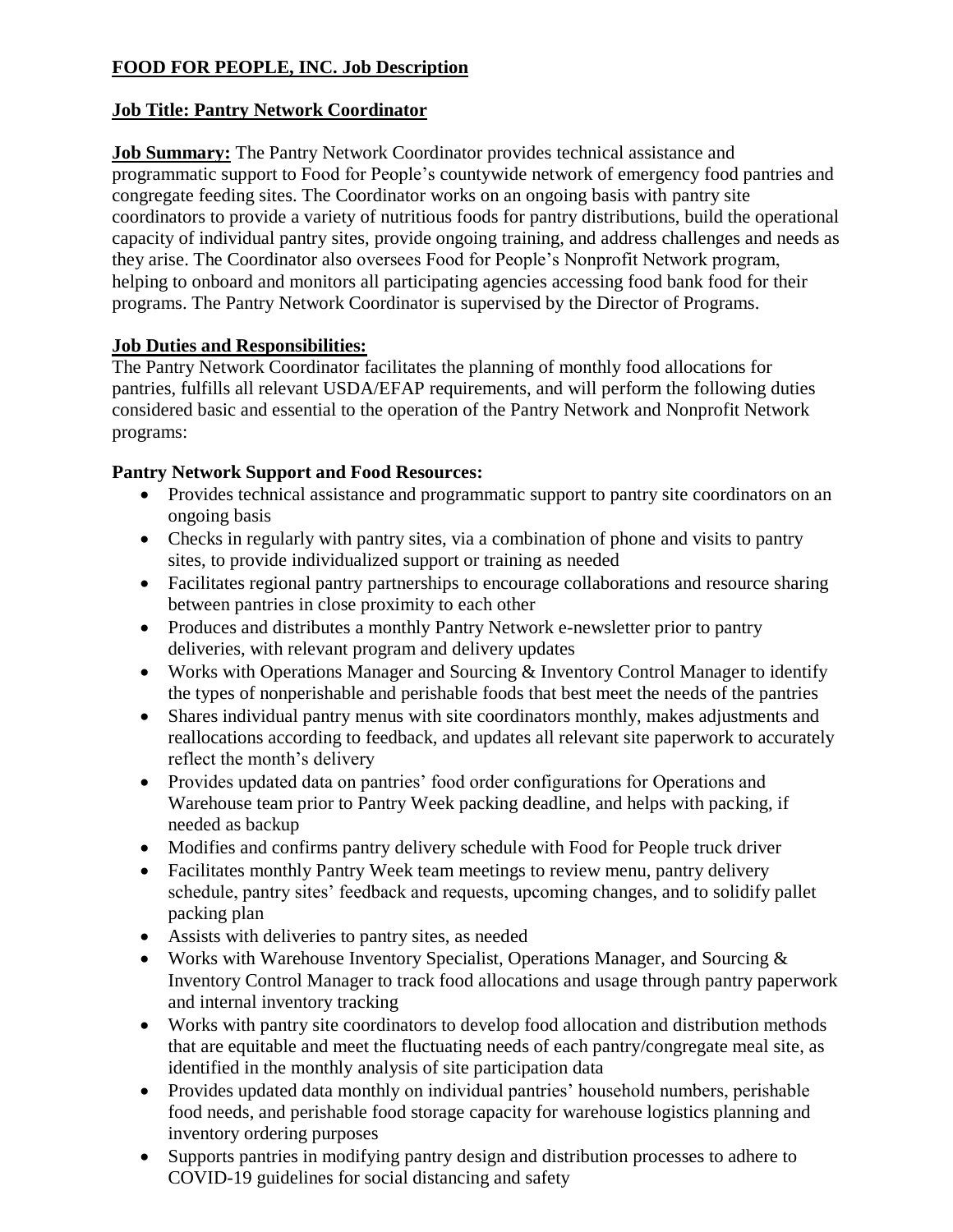• Conducts all pantry visits and Food for People activities in accordance with organization's COVID-19 safety guidelines for social distancing and safety

### **USDA/EFAP Requirements**:

- Ensures that all pantry sites are trained on and adhere to USDA Emergency Food Assistance Program (EFAP) regulations and guidelines for food distribution and storage
- Monitors each pantry location at minimum every two years, unless additional visits are required
- Follows up with each site to review any findings and provides support to ensure correct procedures are being followed
- Serves as Food for People's Civil Rights Coordinator, providing and documenting annual Civil Rights training for all pantry sites' staff and volunteers and Food for People staff, in accordance with USDA requirements
- Updates and renews site agreements with pantries on timeline established by USDA
- Provides pantry sites with updated income guidelines and other forms when changes occur
- Collects, reviews for accuracy, tallies, and files pantry USDA/EFAP paperwork and signature sheets monthly
- Reports on USDA/EFAP Monthly Household Participation using the California Department of Social Services (CDSS) established online reporting system

## **Program Collaboration:**

- Works as a team with Choice Pantry Coordinator and Volunteer & Direct Services Manager to assist with Choice Pantry or Volunteer Program duties, as needed
- Works with Food for People's Local Food Resources Coordinator to identify options for accessing donations of fresh, local produce for pantries, as well as promoting yearly, countywide food drives for non-perishable food items
- Coordinates with Food for People's Outreach team to schedule regular pantry site visits for CalFresh outreach and nutrition education, and to offer educational outreach materials, recipes, and classes or other forms of education for Pantry Network households
- Promotes Food for People's seasonal free produce markets and Mobile Produce Pantry distributions across the Pantry Network
- Works with the Executive Director and Director of Programs on grant requests and reports that offset Pantry Network program costs

# **Pantry Summit:**

The in-person Pantry Summit has been put on hold during the COVID-19 pandemic. Critical training topics, such as USDA/EFAP guidelines review and Civil Rights training can be accomplished via alternate methods:

- Plans, coordinates, and facilitates the annual Pantry Summit, inviting all Pantry Network coordinators, critical volunteers, and other community stakeholders to foster dialogue and offer continued training
- Identifies training topics, develops agenda, and selects presenters for the event
- Creates a participant folder/handbook with relevant information on presented topics and materials beneficial to pantry coordinators
- Schedules all logistics for event

# **Program Assessment:**

• Collects and maintains current information concerning the physical capacity of each pantry site, dry storage and refrigeration/freezer capacity, distribution processes, and client and infrastructural needs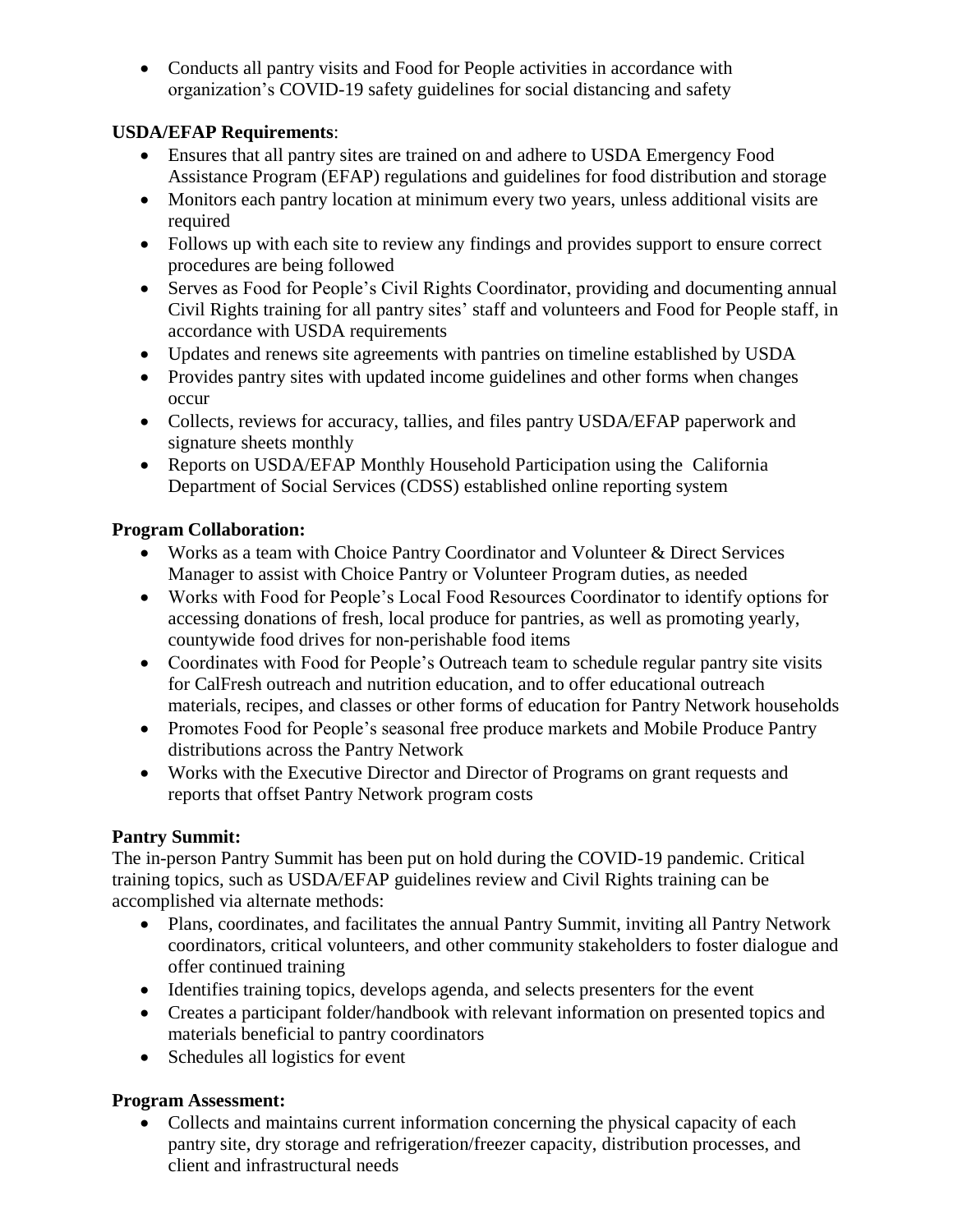- Identifies program budget, grant, or other opportunities to meet pantries' infrastructural needs
- Collaborates with St. Joseph Health, California Center for Rural Policy and other community partners to support periodic surveys of client satisfaction and needs at pantry sites
- Works with pantry sites to coordinate connections, communications, and training for accessing resources for pantries, including:
	- o Donations of excess food from local grocery stores and other businesses
	- o Local grants/funds to support food pantry operations and food purchases

### **Nonprofit Network:**

- Provides application materials to nonprofit agencies interested in joining Food for People's Nonprofit Network program
- Ensures that all required application materials have been submitted by agencies, including updated list of Board of Directors and proof of safe food handling certification
- Conducts the initial agency site monitoring upon receipt of completed application materials
- Conducts annual monitoring of Nonprofit Network partners in accordance with Feeding America standards and alerts Executive Director of any problems observed
- Works with Executive Director to review and update Nonprofit Network application materials annually

### **Record Keeping:**

- Submits time sheets, expense reports, volunteer hours reports, and monthly program reports in accordance with internal Food for People requirements
- Maintains up-to-date contact info for all pantry and congregate feeding sites in our network
- Maintains up-to-date distribution schedule and locations for all pantries in network and reports changes to CDSS
- Maintains up-to-date inventory of equipment and appliances purchased by Food for People for use by specific pantry sites
- Collects, files, and reports all EFAP/USDA Household Participation Data (HHP), with accuracy and in keeping with monthly deadlines
- Collects and develops relevant and updated program statistics for internal tracking and grant reporting purposes
- Maintains calendar of completed and upcoming required USDA pantry monitorings
- Updates and maintains procedures manual for the Pantry Network program
- Maintains all computerized program data collection records
- Submits all required monthly forms and reports in a timely fashion
- Submits monthly reports to the Director of Programs

# **Organizational Responsibilities:**

- Attends and participates in relevant staff and/or board and committee meetings
- Participates in staff development activities/trainings as needed to complete job duties or as required by the Director of Programs or Executive Director
- Responsible for developing and maintaining positive, effective working relationships with fellow staff, volunteers, board members, and countywide pantry sites
- Ensures that all food bank clients, volunteers, and donors are treated with dignity and respect
- Participates in organization's public awareness events, community outreach, and fundraising activities, as needed